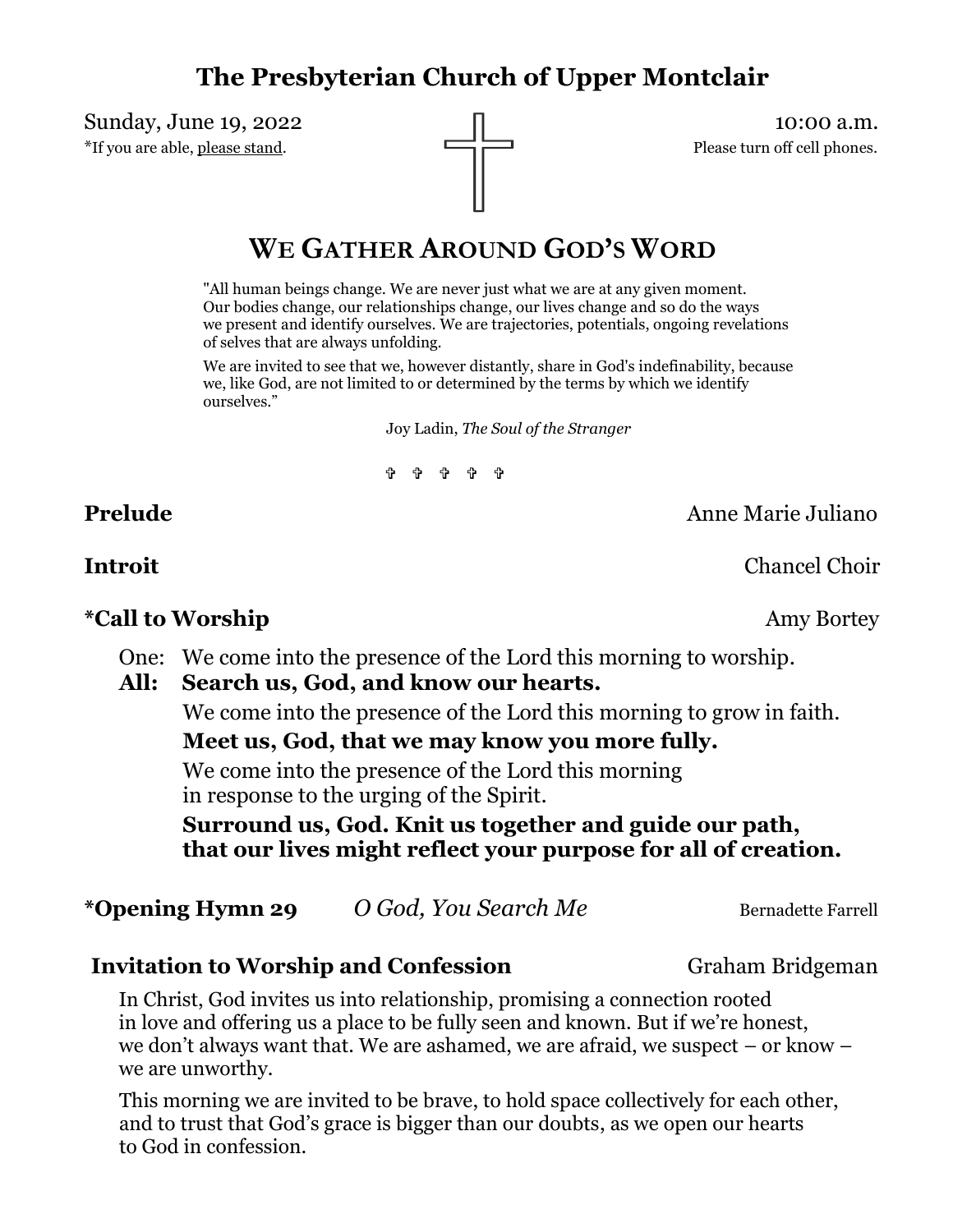**Prayer of Preparation and Confession**

**Creative and loving God, you have searched us out and known us, and all that we are is open to you. We confess that we have sinned: we have put up walls between ourselves and you, closing our hearts to your gifts. We have put up walls between ourselves and our neighbors, giving in to fear, ignorance, and arrogance and failing to respect the gifts of all your peoples.** 

**We have used our power to dominate and our weakness to manipulate; we have evaded responsibilities and failed to confront evil; we have trusted false gods and listened to their promises; we have denied dignity to ourselves and to each other.**

**Forgive us for what we have done to hurt others, spreading pain rather than peace and shutting out rather than welcoming in. And hear also those things we do not or cannot speak aloud, but that burden our hearts:**

*our silent prayers of preparation and confession*

#### **The Lord's Prayer**

**Our Father who art in heaven, hallowed be Thy name. Thy kingdom come, Thy will be done on earth as it is in heaven. Give us this day our daily bread; and forgive us our debts as we forgive our debtors; and lead us not into temptation, but deliver us from evil. For Thine is the kingdom and the power and the glory, forever. Amen.**

## **Assurance of God's Love and Forgiveness**

#### **\*We Give God Glory**

*Glory to God, whose goodness shines on me, and to the Son, whose grace has pardoned me, and to the Spirit, whose love has set me free. As it was in the beginning, is now and ever shall be. Amen.*

*World without end, without end. Amen.* (sing 3 times) *As it was in the beginning is now and ever shall be. Amen.*

## **Welcome & Life of the Church**

(Please fill out the Friendship Pad completely and pass it along.)

## **Moment for June 26<sup>th</sup>** *Arts & Crafts Showcase* Colleen Brambilla

## **Time for Children Harry Gritsch**

(All children are invited forward.)

**\*Hymn 749** *Come! Live in the Light! We Are Called*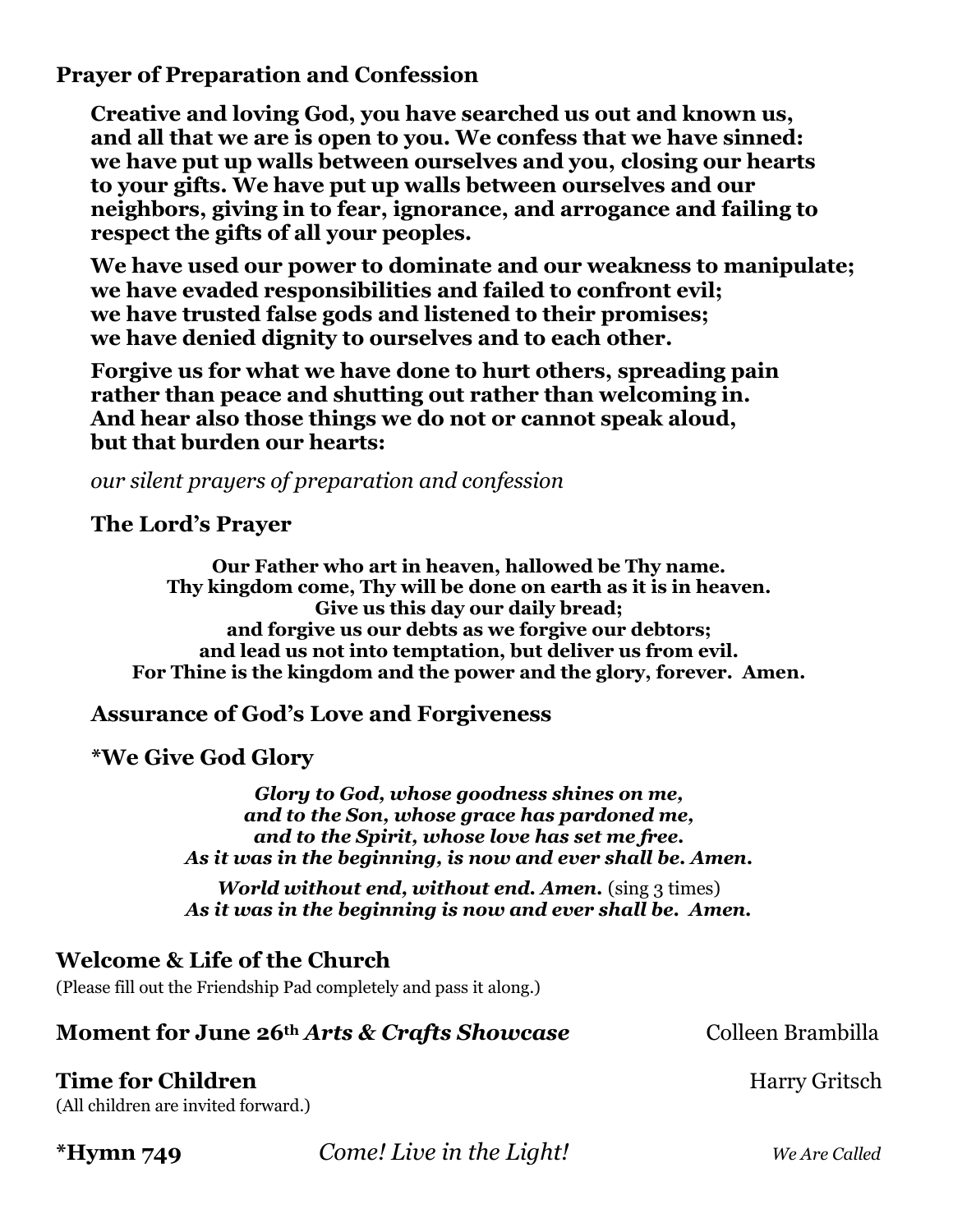# **WE PROCLAIM GOD'S WORD**

### **Scripture Reading** (p.710 of OT) — **Psalm 139:1-16** (NRSV)

O Lord, you have searched me and known me. You know when I sit down and when I rise up; you discern my thoughts from far away. You search out my path and my lying down, and are acquainted with all my ways. Even before a word is on my tongue, O Lord, you know it completely. You hem me in, behind and before, and lay your hand upon me. Such knowledge is too wonderful for me; it is so high that I cannot attain it. Where can I go from your spirit? Or where can I flee from your presence? If I ascend to heaven, you are there; if I make my bed in Sheol, you are there. If I take the wings of the morning and settle at the farthest limits of the sea, even there your hand shall lead me, and your right hand shall hold me fast. <sup>11</sup>If I say, "Surely the darkness shall cover me, and the light around me become night," even the darkness is not dark to you; the night is as bright as the day, for darkness is as light to you. For it was you who formed my inward parts; you knit me together in my mother's womb. I praise you, for I am fearfully and wonderfully made. Wonderful are your works; that I know very well. My frame was not hidden from you, when I was being made in secret, intricately woven in the depths of the earth. Your eyes beheld my unformed substance. In your book were written all the days that were formed for me, when none of them as yet existed.

One: The Word of the Lord.

### **All: Thanks be to God.**

#### **Scripture Reading** (p.231 of NT) — **Galatians 3:26-29** (NRSV)

for in Christ Jesus you are all children of God through faith. As many of you as were baptized into Christ have clothed yourselves with Christ. There is no longer Jew or Greek, there is no longer slave or free, there is no longer male and female; for all of you are one in Christ Jesus. And if you belong to Christ, then you are Abraham's offspring, heirs according to the promise.

One: The Word of the Lord. **All: Thanks be to God.** 

**Sermon People Like Us''** Graham Bridgeman

# **WE RESPOND TO GOD'S WORD**

**\*Hymn 754** *Help Us Accept Each Other Baronita*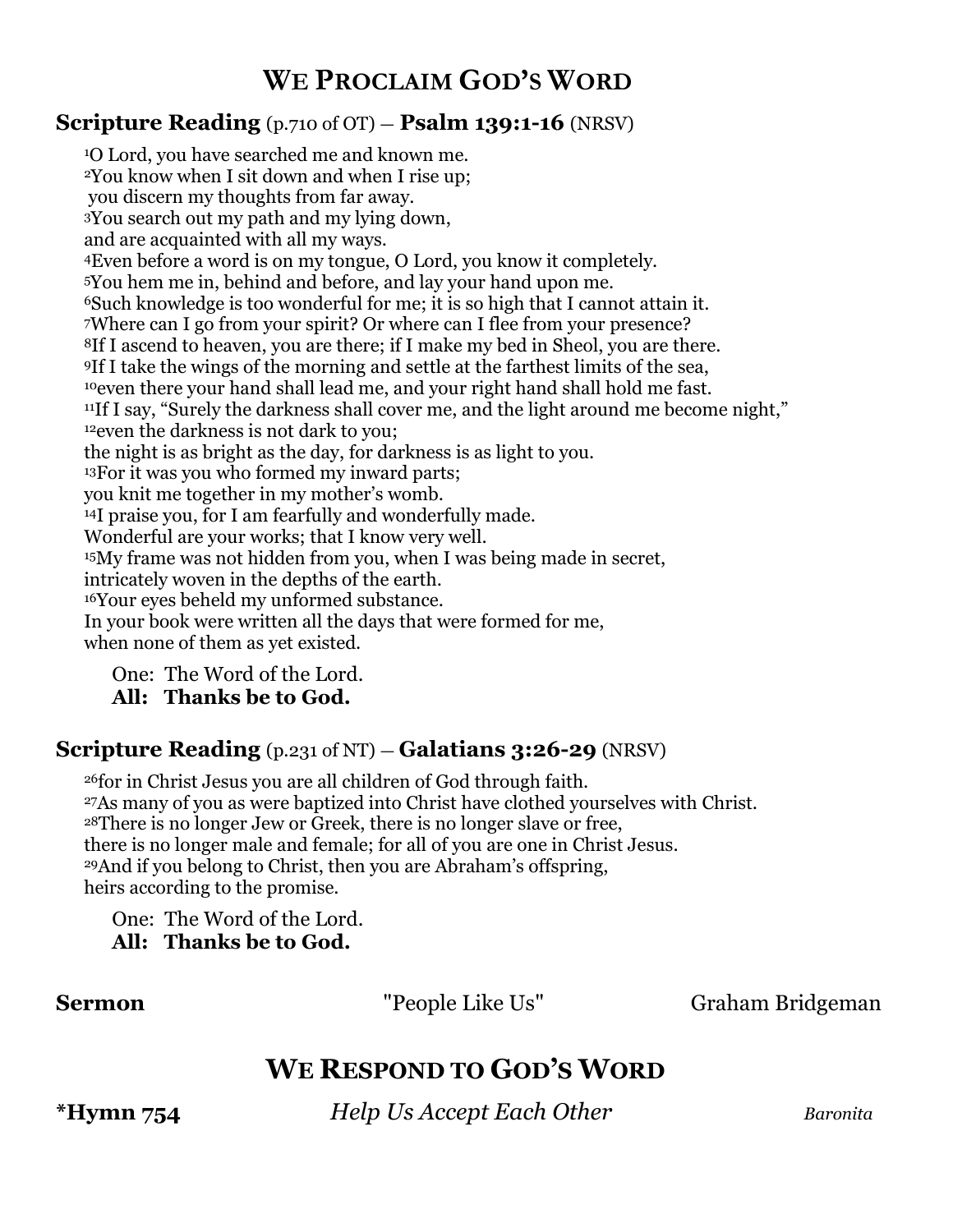**We Worship With Our Offerings**

## **Prayer of Dedication Offertory Anthem** *Christ Has Broken Down the Wall* Mark Miller Chancel Choir

*Christ has broken down the wall. Let us join our hearts as one. Christ has broken down the wall.*

*We're accepted as we are. Through God's love all is reconciled. We're accepted as we are.*

*Cast aside your doubts and fears. Peace and love freely offered here. Cast aside your doubts and fears.*

*We will tear down the walls. God has called us, one and all. Christ has broken the wall.*

## **\*We Give Praise to God** *Doxology*

*Praise God, from whom all blessings flow; Praise Him, all creatures here below; Praise Him above, ye heavenly host; Praise Father, Son, and Holy Ghost. Amen.*

## **Prayer of the People**

**\*Closing Hymn 372** *O For a World Azmon*

## **\*Charge and Benediction**

#### **Postlude**

# **GO WITH GOD – TO SERVE GOD'S WORLD**

**WELCOME** and thank you for your part in this service of worship. If you are a visitor here at the Presbyterian Church of Upper Montclair (PCUM), you are especially welcome. May you sense in this place the presence and the love of God in Christ. You and your fellow worshipers are warmly invited to Fellowship Hall immediately following this morning's service for refreshments and conversation.

**PLEASE ASK AN USHER** for anything you might need. Whenever possible, help fellow worshipers by exiting and entering the sanctuary at times other than during prayers or scripture readings.

**CHILD CARE** for toddlers and a nursery for younger children are always available during worship in the North Wing, located off Fellowship Hall (adjacent to sanctuary). Ask an usher for directions.

**SUNDAY SCHOOL CLASSES** for all children through 7th grade are located in the North Wing. Ask the ushers or Christian Education leaders for help finding classrooms.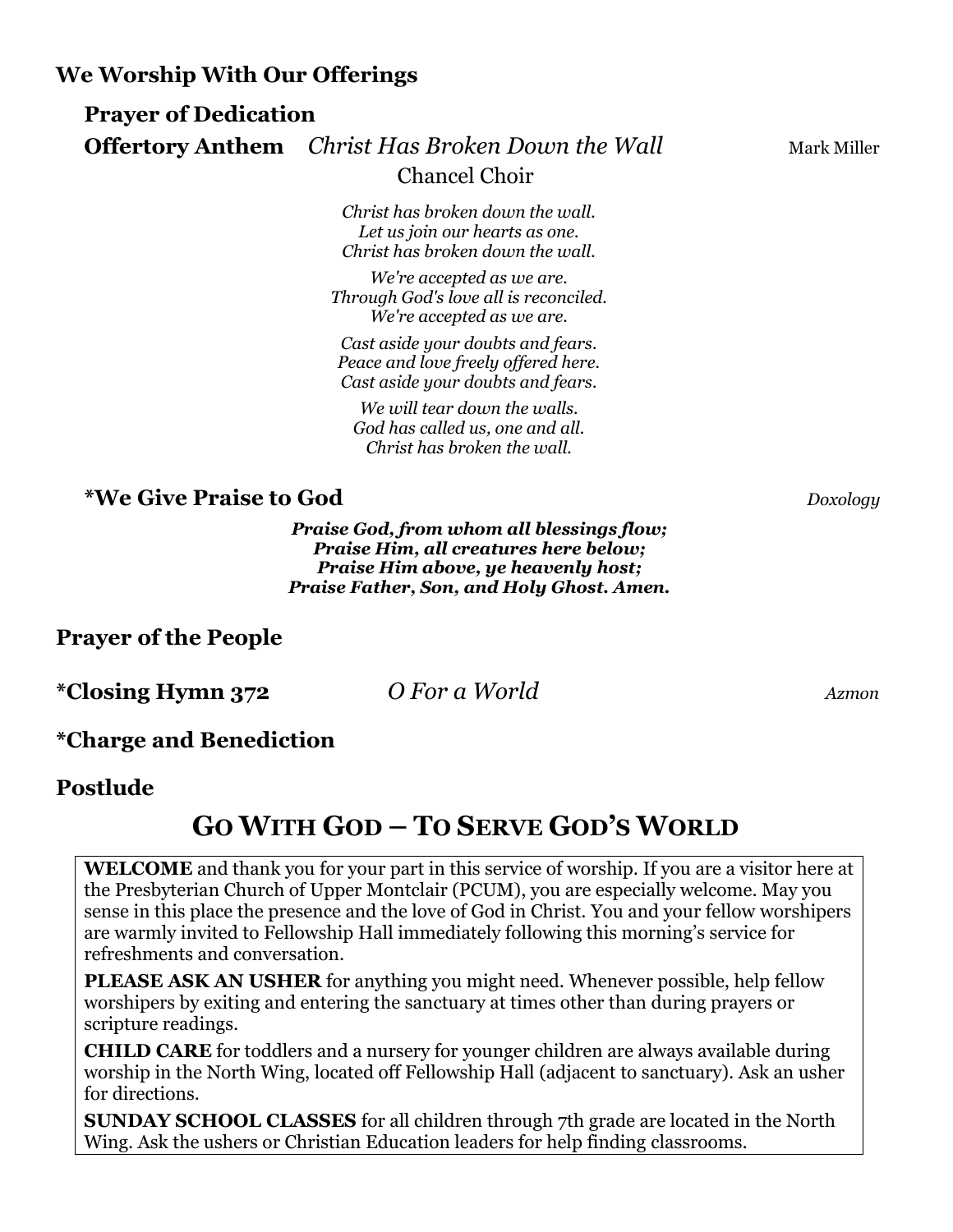**PCUM IS "MASK OPTIONAL"** – Following local Montclair ordinances, PCUM is worshiping and sharing in fellowship and ministry with a "mask optional" policy. Worshipers and all participating in on-site church activities will decide whether or not to wear a mask and be encouraged to value each other's choices and health by maintaining social distance wherever possible.

**PLEASE GIVE GENEROUSLY AND CONSIDER CATCHING UP OR PAYING AHEAD ON YOUR PLEDGE** as the warmer summer season approaches. Especially as the PCUM ministry moves out of the pandemic, your financial support of your church's ministries in the coming weeks and months—when financial obligations must still be met—is a precious gift to your church's health and ministry. Thank you for your dedication at this important time!

#### **VOLUNTEERS NEEDED: HELP FEED & SERVE HUNGRY NEIGHBORS:**

Saturday dates are available for you (and your family) to join other volunteers from PCUM to serve hungry neighbors here in Montclair on the 1<sup>st</sup> & 4<sup>th</sup> Saturdays of the month—and in Newark on the 3rd Saturday of each month. Prepare food, serve meals, and sing and/or play music for guests. *Sign up at* [http://www.pcum.org/serve-others/local](http://www.pcum.org/serve-others/local-opportunities-to-serve-homeless-neighbors)[opportunities-to-serve-homeless-neighbors.](http://www.pcum.org/serve-others/local-opportunities-to-serve-homeless-neighbors) A life-changing experience!

**SIGN UP TO DEDICATE FLOWERS FOR WORSHIP –** You can honor loved ones and beautifully the PCUM family's worship experience by dedicating flowers for Sunday morning worship service on any Sunday throughout the remaining calendar year. The suggested donation for two standard bouquets is \$80; dedications appear in the morning bulletin. Sign up using the Flower Calendar in the Deacons' Corner or online at [www.pcum.org.](http://www.pcum.org/) Thank you.

**SUMMER SUNDAY SCHOOL - YOU CAN HELP!** The summer program starts June 26. Summer Sunday School is for children ages 3 through 3rd grade. Teachers are needed for Sundays from June 26<sup>th</sup> through September 4<sup>th</sup>. You can teach on several Sundays or just one or two.

All the supplies you need to make this a fun experience for you and the kids are provided, and training is available. *If you would like to share yourself and sign up to teach your church's children* on one or more summer Sundays, please contact Christian Education Elder Laurie Kroll at [annielgk@aol.com,](mailto:annielgk@aol.com) or Pastor Greg Horn or the church office at [pcum@pcum.org.](mailto:pcum@pcum.org)

**GOT MUSIC?** PCUM's Music Ministry needs YOU! Singers, instrumentalists (soloists and ensembles) are needed to share in leading summer worship services. *If you would like to share your musical gifts* by offering your talents one or two Sundays this summer, please contact Dir. of Music Ministries, Anne Marie Juliano at [annemarie@pcum.org.](mailto:annemarie@pcum.org)